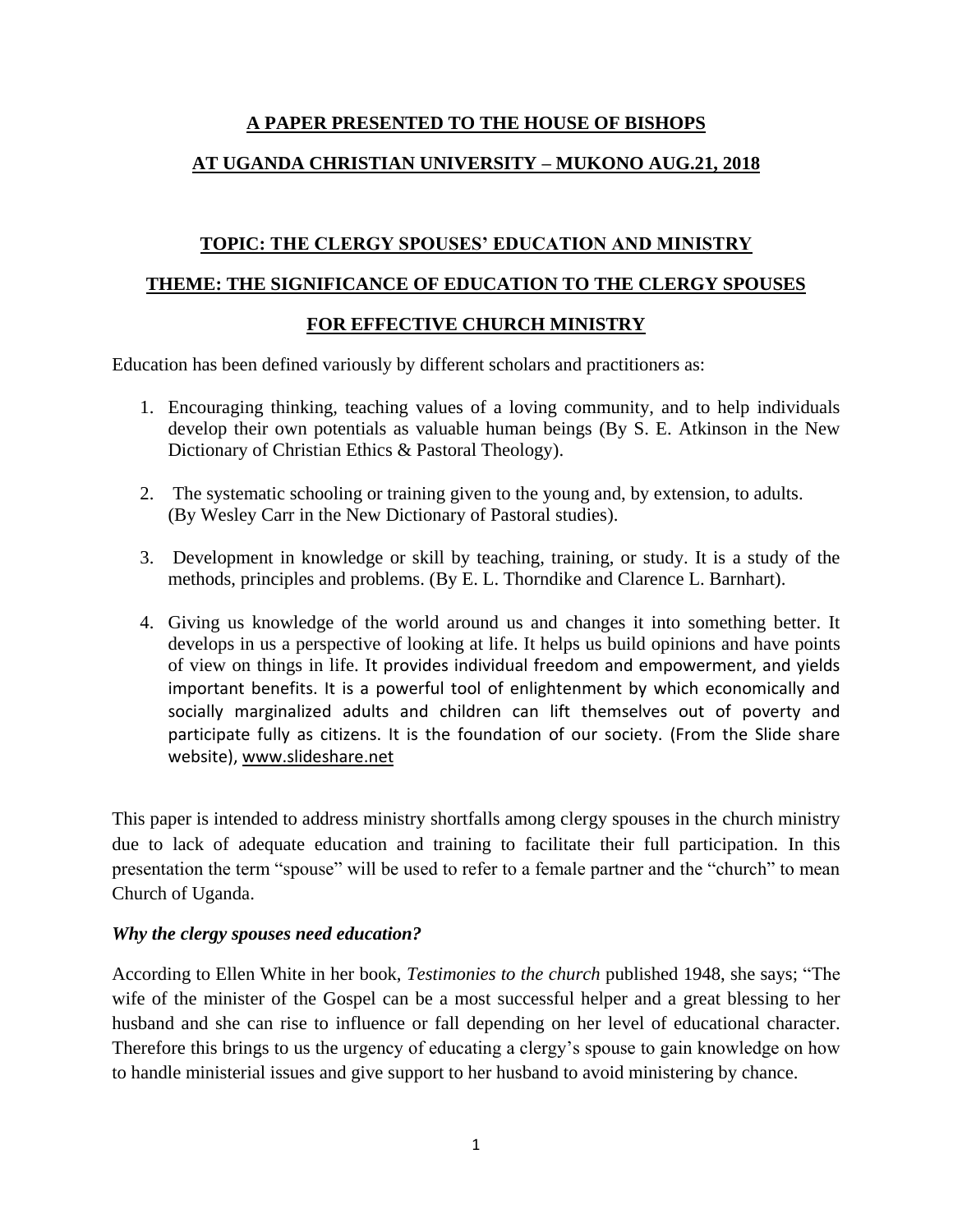Clergy spouses' education is a lifeline to development because education is one of the most critical areas for women empowerment. Whereas clergy spouses are both male and female, on average the spouses who are male are relatively educated unlike their female counter parts. So the concentration of this paper will be on the spouses who are females. It should be noted that whereas spouses of the judges, teachers, medical doctors, drivers and sweepers do not need to train in the areas of their husbands' occupations, it is different and a must do for the clergy spouses to train for ministry because their roles in ministry are so significant and demanding because they are called together with their husbands.

World Bank research (2013) found out that women and girl's education is one of the equipping tools empowering them in their every day's life engagements. In May 2013, it was reported that offering quality education and universal education to girls and women promotes societal (social) progress. In most cases the spouse of the clergy is seen as the head of all the women, where she is their counselor, role model and leader, besides being the administrator of the clergy's family. The spouse of the clergy is a leader in all aspects of the church's activities and programs, and more so the leader for women's ministries. Women issues are discussed with her and she is a role model for the church members on practical matters just as Josiah B. Andor affirms in his book, *The Role of the Pastor's wife in Ministry (*2013). This asserts the saying that when you educate a woman you will have educated the whole nation. It can be true because we know that great men (like most of you) have found the steps of their successes in their wives' involvement. However, a woman whose mental capacities have not been developed cannot have the capacity to develop her husband's personal future life and ministry (as in def.4). Josiah Andor points out that; "every woman should help her husband arguing that this is particularly true with the clergy spouse just as she can help him to be successful, she can also be the cause of his failure. She can help her husband to succeed in his ministry or cause his ministry to fail. From the Biblical point of view, it is right to say that every spouse is supposed to be her husband's helper in the ministry, because she is a mentor of other women and the church in general. However, she cannot do it if she is not fully equipped with the skills on how to handle ministry issues. Education is a primary human right which is important for our abilities to exercise all our other human rights.

One day, Mahatma Gandhi the man who led Indian to her independence, at his death bed, he was asked what he thought would develop India to become a powerful Nation of the World. He replied; there are three things that India must do.

One is education; He paused.

Two is education; He gave a long sigh.

Three is education; He kept silent.

Many years later, evidence has shown that India took Gandhi's word and is now one of the academically advanced countries of the East in the areas of: Medicine, Electronics and Engineering which are some of the examples of India's educational success stories.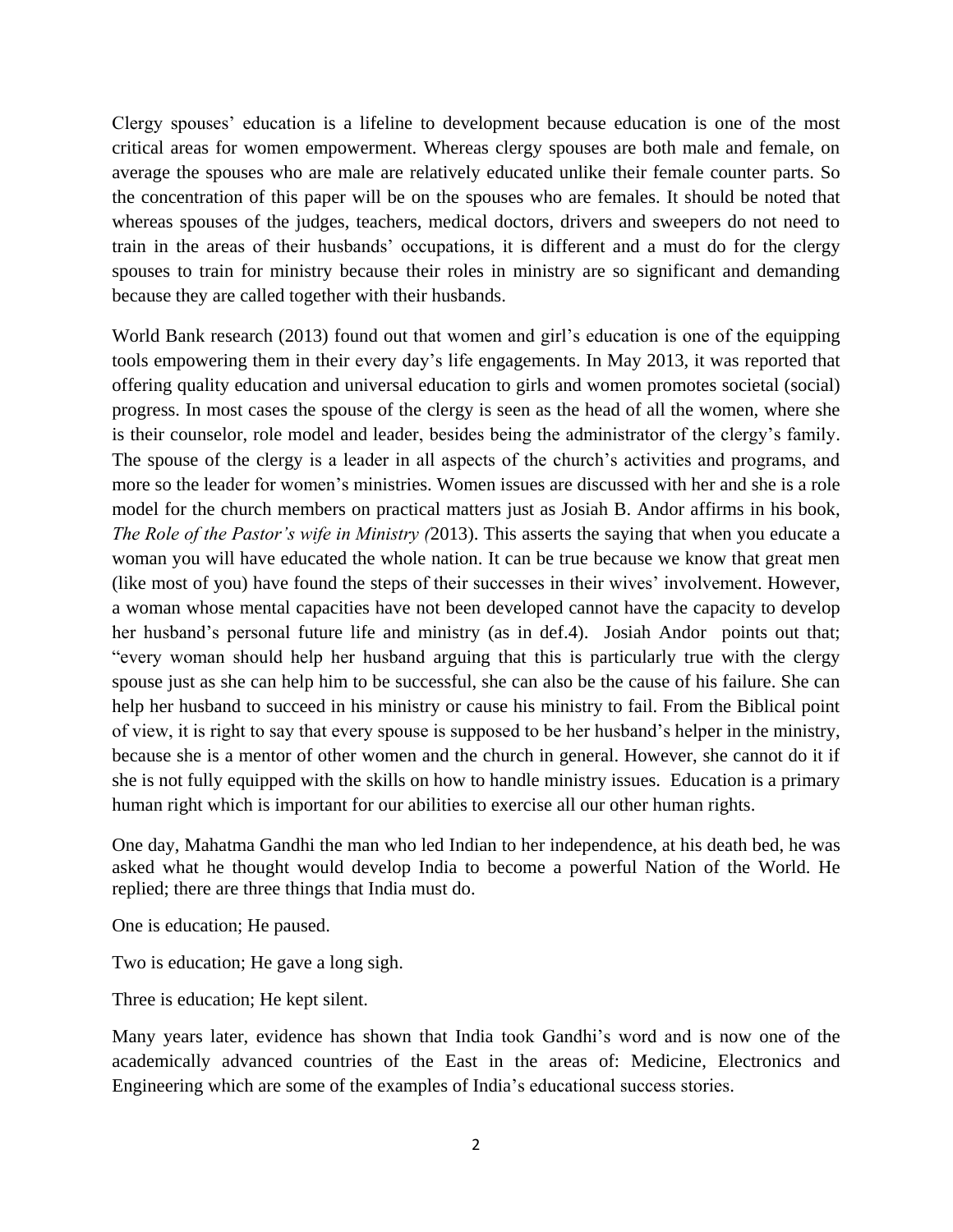Borrowing from that example, permit me to say that Uganda's success story however much it is below that of India, it reflects its roots in education. Many men and women have accessed good education to help them fit in the environment of their work. However, the story with the church leaders is different because most of them have taken education lightly and when it comes to their spouses it becomes a disease seeking healing. Spouses have not had that education to enable them walk the same journey like other women or their husbands as a ministry tool. That does not mean that it is too late and they cannot attain it, because we know that education is a lifelong engagement that ends at ones grave. Most of the clergy spouses especially women have remained with minimum academic qualification and little ministry resources to support their husbands because of seemingly denied opportunities.

In Feb, 2013 it was again observed through World Bank research that in order for a woman to excel, she needs to be backed by quality education. Unfortunately, it is sad to say that in many countries including Uganda and especially in the Church of Uganda's clergy' spouses, it is not so. We all know that the Missionary Church here pioneered education and this education has been the very ladder to success of many men and women, but the church that started it has had most of her leaders remain at the bottom of the ladder of success especially the clergy spouses. To Ellen White, the success or failure of the clergy depends on the spouse because the spouse has a very important role to play in her husband's ministry. Why? Because there is a feeling that ministry is for the men who were called and trained for full time ministry. This sentiment was also observed by Tracy Wells Miller in his book; "*Unique position of the clergy spouses*" (2012) that the clergy take pains to stress that they are the ones hired by the church, not their spouses. This kind of view implies that even when women might be having the willingness to study, their husbands stand in their way. Yet we cannot deny the fact that women have also been called because it is important to note that if the Lord calls a man into ministry, he calls the whole man that means his wife and his family. This means that the clergy spouse must share her husband's understanding of ministry but if she is not educated then that means the ministry is in danger as Arrais, Jonas in his publication; *Wanted: a good Pastor* (2011) says. There is need for the clergy to understand that the spouse is part of his ministry and that the two are responsible for developing the ministry strategies together. In that case, spouses together with their husbands are active and key players in the ministry with the capacity to transform church ministry. According to Ruth Tucker in her book; *Private lives of Pastors' wives* (1998), the clergy spouse has unique roles to perform and at the same time can face frustrations that are unique to her relationship and career. The fact that the pastoral ministry is more demanding, stressful and sometimes lonely, the clergy needs a helper who is knowledgeable. Musvosvi, N. Joel in 2001 writing in his book, *Being mirror in the Personage, in Ministry* is of the same view that if the above is not done, the clergy will find himself in isolation. Sometimes this isolation is carried over to the spouse and if she lacks the skills, the ministry will fail, and this will bring trouble to her, the entire family and the church. This same view was held by Fowler John in 1990 in his book; *The Adventist Pastoral Ministry.*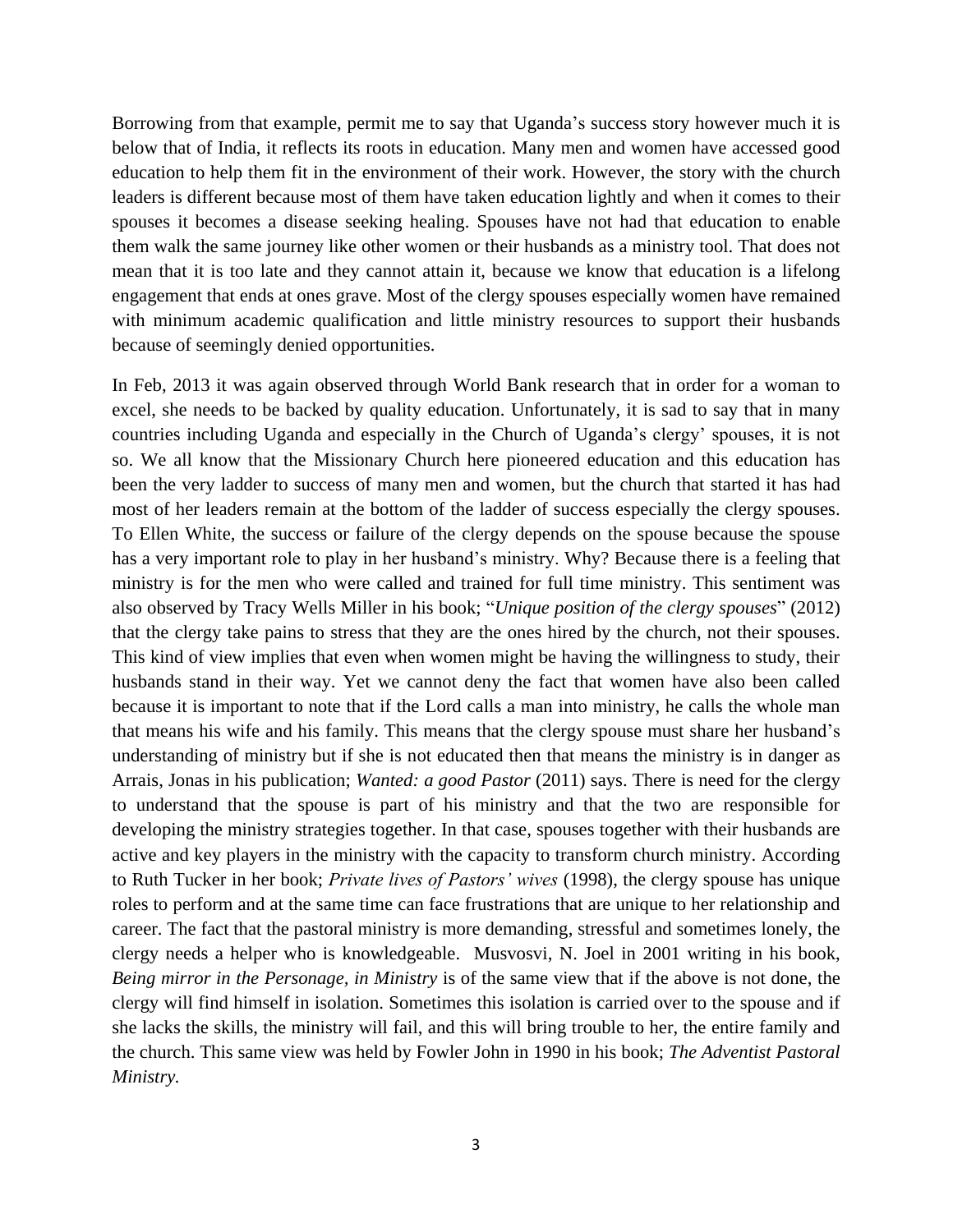The church has continued to seek clergy spouses' participation even when she knows that they lack ministry training to be able to support their husbands in ministry. There is need to have the spouses' ministerial training breakthrough in order to improve church performance and development. The church must admit that ministry demands are many and most of them are better managed internally by the clergy spouses.

My recent findings have been affected a little by the existing facts caused by the frequent developments in many of the dioceses where new parishes are being created and some subparishes are manned by clergy. But I do imagine that on average the Province of the Church of Uganda is not less than 2000 parishes manned by 2000 parish priests, with administrative force of about 300 clergies and about 500 chaplains giving an approximate total of 2800 (This is just intended to give us a working statement to address the argument). Assuming that out of these, 2000 are married men, the question that we can ask ourselves is: how many of their spouses are trained in matters of ministry and or other disciplines of human life's engagements compared to the level of their husbands' education and sometimes of the congregations they minister to?

The growth, development and competitiveness of the church in the ministry market place are determined by the level of education of her ministers based on individual performance. When we talk of education, our focus should not only be on education for jobs, but rather education for enlightenment, understanding and utilization of God given resources. In this case, the principle idea drawn from the definitions at the beginning makes education becoming the process of acquiring the body of knowledge and skills that people are expected to have in any given area in a society for improving life and services. A good education develops a critical thinking process in addition to learning acceptable facts of life.

A scholarly observation made by Tracy Wells Miller (2013) showed that in order for a spouse to excel in all other spheres, she needed to be backed by quality education which can only be tasted by performance and service delivery both in and outside the church because there are already women who can be trained and later evaluated for their contributions to their husbands' ministries. Unfortunately, it is sad to say that the Church of Uganda has not been thinking in that direction.

We all know the contribution of the church to education in most of the African countries including Uganda has been remarkable and this education had been the very ladder to the success of many, but the church that started education has remained at the bottom of that ladder for real success because the clergy spouses who are key players in ministry, have not been initiated and equipped properly for the ministry through this education, and yet the church owns schools and skills based institutions capable of equipping clergy spouses.

It is a well- known fact that "Women and girls in the developing world are often denied opportunities for education. This could be due to cultural mind set against women education or financial setbacks that tend to eliminate females more than males. May be that is why the church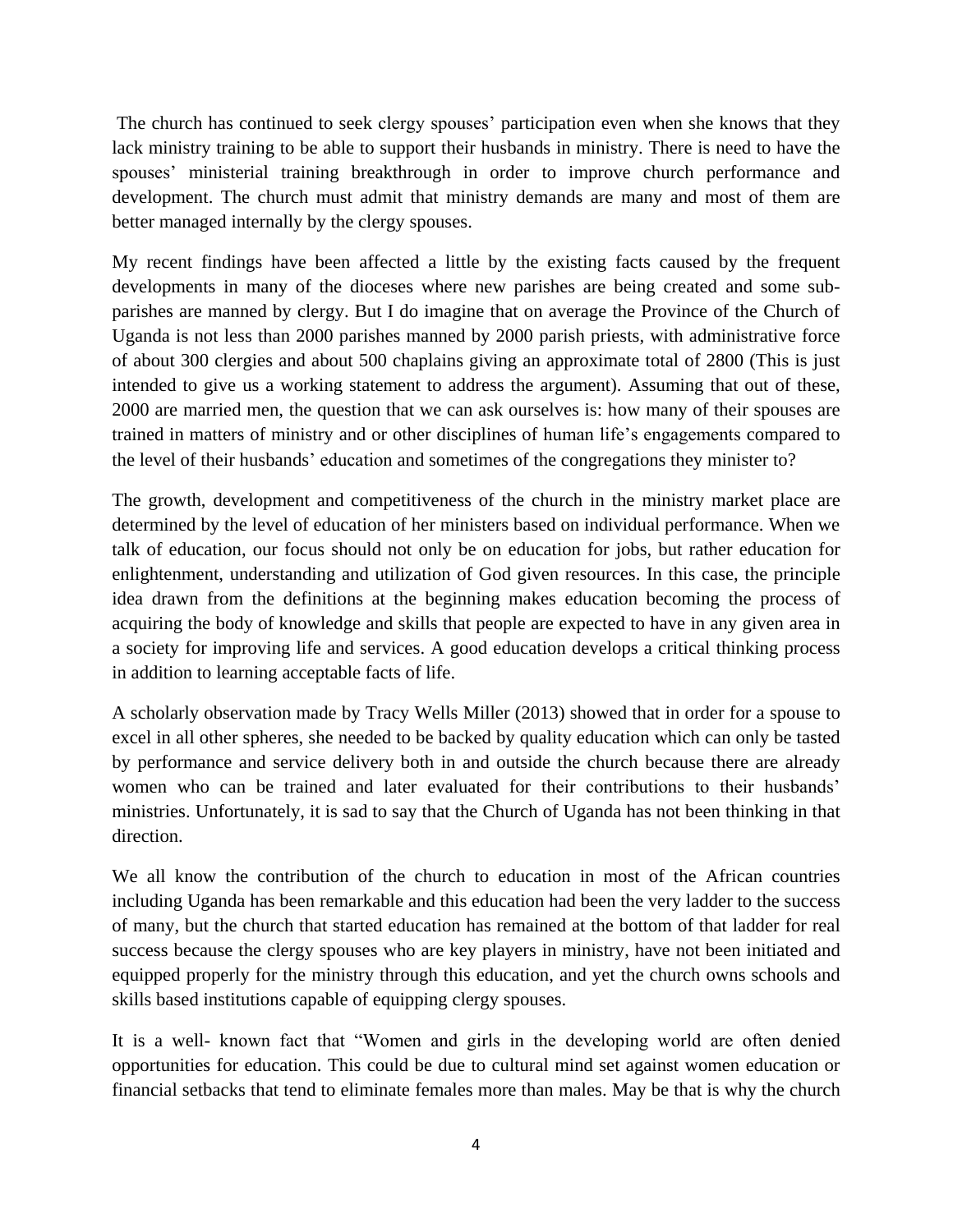is up to now struggling to come to terms with the education of women in the ordained ministry basing either on one or both of the reasons above. Gwen Foss wife of Charlie Foss a clergy, in her book "*The church where people laugh"* (2003) observed that, "for the most part, it seems clergy spouses are on their own to find and implement the support networks they need. She lamented that spouse support programs had been cut when their dioceses sought to trim expenses". This in one way or the other may reflect the true picture of what is happening in the dioceses and at the province when financial setbacks tend to drop women programs. But we must note and admit that lack of education limits prospects, decreases family income, reduces health, puts women and girls at risk of exploitation and limits the economic advancement of entire countries (in our case; it limits the advancement of the church)

This is very true of our church of Uganda. Prospects have been reduced, clergy families' income has dwindled below average, health risks have threatened their lives and their spouses face many risks including isolation from the public engagements. The clergy are not ashamed to join in the common slogan; "behind a successful man is a successful woman." What success are they bragging about when their spouses cannot compete with those in their parishes in the understanding of pertinent ministry issues of the Christian and church life? Is that saying true especially when it comes to church leaders? What does Paul say in 1Tim.4:12b? "Be an example to all believers in what you say, in what you live…" What does success mean to the clergy when behind them stand spouses who have not been equipped for ministry where they are supposed to play key roles? The only training these spouses get is during college retreats when their husbands are completing their courses, and the diocesan retreats for those just getting ordained. If someone got married after ordination, then the spouse is at a disadvantage because she will have no opportunity to attend any of such retreats. Even these retreats put together do not add up to one week's training or any reasonable fraction of their husbands' ministerial training. It is sad and a disadvantage to these spouses because they are front liners like their husbands in ministry and yet they have no capacity to perform ministerial roles. That is why very few of them get involved in their husbands' ministry by default. When the ministry fails to move, the eyes are on the wife of the priest for not helping her husband. I am of the view that the mechanism for better ministry performance lies in equipping the whole couple.

What has partly been and is a setback in the ministry lies in lack of understanding the significance of educating and equipping spouses of church leaders. Some of us were here and are aware of one scholar (RIP) who said that whenever he sees a clergy, he sees a mass of ignorance. If what was said of our clergy who we know are well trained and equipped could have been true, what could have been the best description of their spouses in the same ministry?

The ministry of the church is shared between the clergy and his spouse. Unfortunately, the way the spouses are equipped for ministry is much wanting; two days retreat at the theological college with their husbands and another three days at the diocese in the week preceding ordination making a total of five days' training, thus becoming the best training clergy spouses can get for the rest of their ministry lifetime.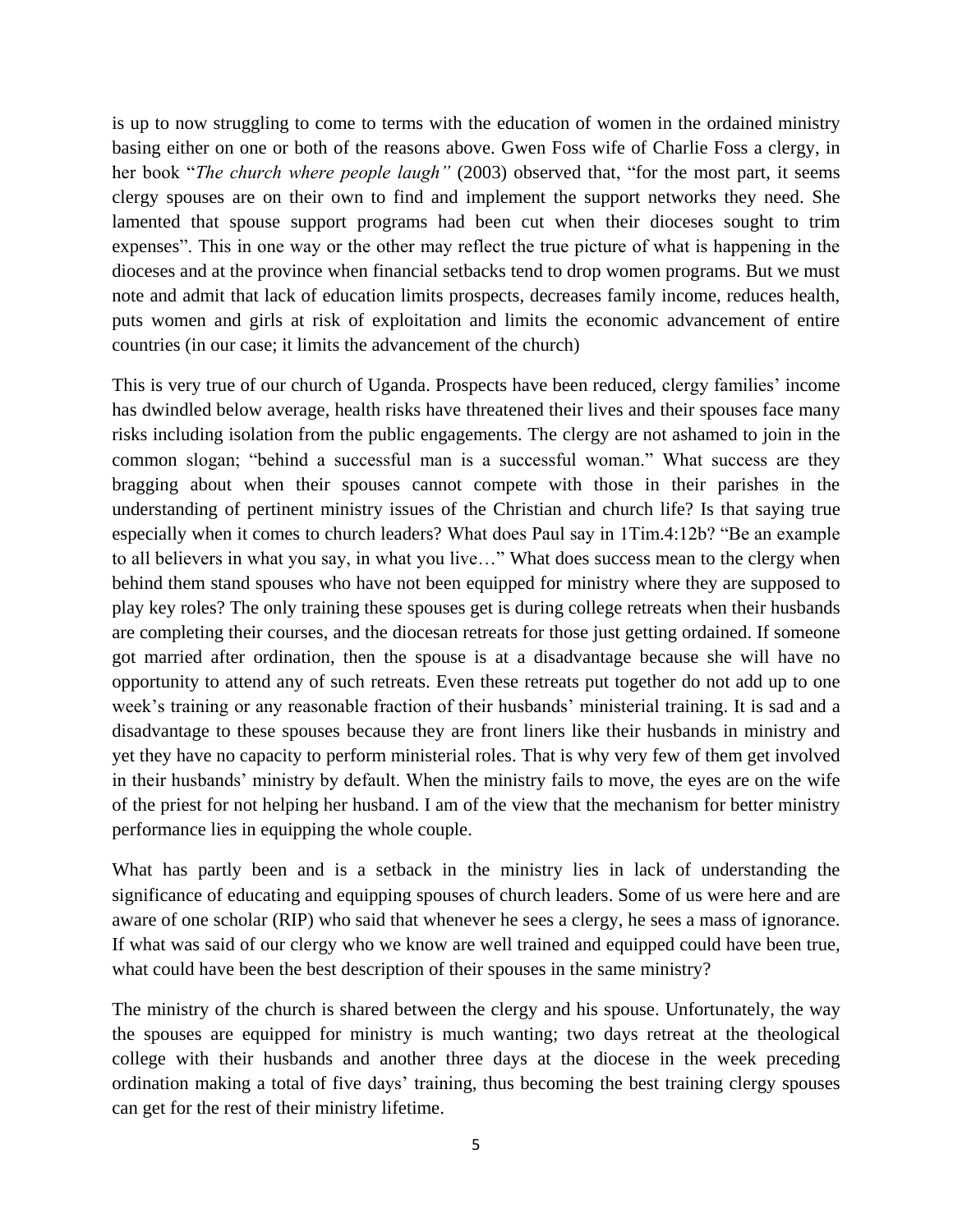The Missionaries who came here and started the church and clergy training were so keen at the clergy spouses' education/training. Some of us our spouses might have benefited for one complete year's training and preparation for ministry at the former BTTC. The Ordinands' Village (O.V) which was prepared and planned for that purpose is no more, which might imply that the church is no longer interested in the clergy spouses' education and training. Yes, one scholar had observed that when you want development you forget history and when you want to keep history you forget development. It could be true in some sense that the development of the University here destroyed the historical landmarks of ministerial training of the clergy spouses, but I do not believe that the church could have also done away with the program well knowing that it was very significant for the growth of the church and continuity of ministry. Besides BTTC, Ministry training could still be done elsewhere.

Unless this training is revived, we are running the risk of destroying the ministry of the clergy spouses spiritually, socially and even economically, for their contributions are highly missing. The church should not be contented with the retreats of these spouses for their life long ministry without evaluating the necessity of proper education and training for ministry. The church needs to rethink for a renewal and or new approaches to church ministry, and the way to go would be educating and equipping clergy spouses with modern and relevant ministry resources.

In conclusion, I would like to suggest some few options to the arguments presented here so that the education of the clergy spouses could be revived and the ministry of the church re-energized to enable the clergy and their spouses walk together the ministry journey. Ecclesiastes 4.9- 10&12 could be the focus of our reinstatement of the program: "Two people are better off than one, for they can help each other succeed. If one person falls, the other can reach out and help... A person standing alone can be attacked and defeated, but two can stand back-to-back and conquer." (NTL)

I therefore suggest the following:

- 1. Clergy's spouses training should be revived to improve church ministry and growth.
- 2. The Provincial Department of Education in collaboration with BTSDT should be mandated to write a proposal and curriculum for the implementation of the program.
- 3. Since Clergy training is done at many different Colleges in the Province, training should be done at selected regional or diocesan centers where facilities can allow.
- 4. Funding from relevant partners should be sought for this program.